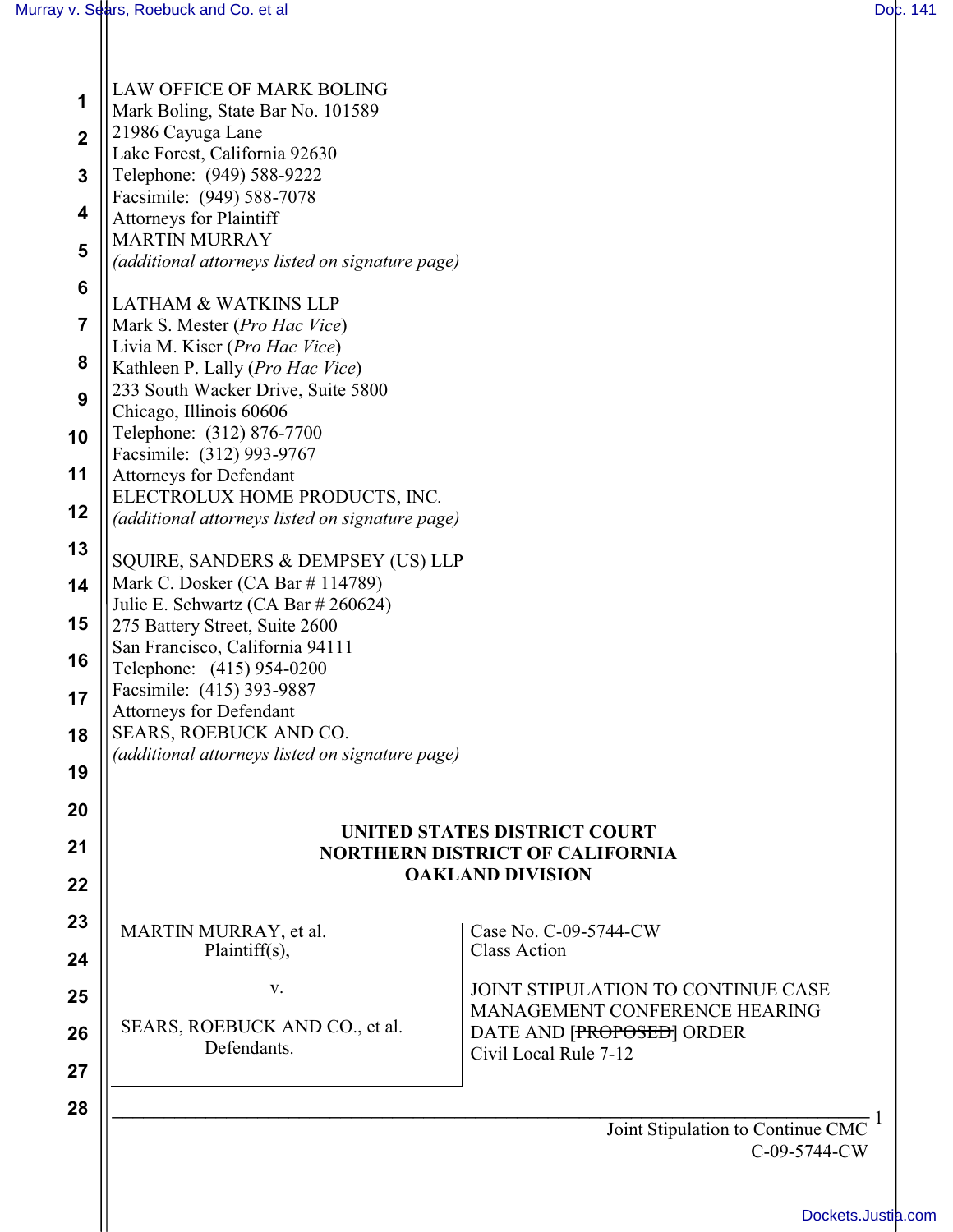**IT IS HEREBY STIPULATED** by and between Plaintiff Martin Murray and Defendants Sears, Roebuck and Co. and Electrolux Home Products, Inc. through their respective counsel as follows:

## **RECITALS**

1. On January 25, 2011, this Court continued the Case Management Conference to May 3, 2011 at 2:00 p.m. in Courtroom 2 of the above-entitled Court to allow for further developments regarding the issuance of an injunction against Plaintiff Murray and his attorneys in the case of *Thorogood v. Sears, Roebuck and Co.*, Case No. 06 CV 1999, U.S. District Court, Northern District of Illinois ("*Thorogood* Case"). The Court also stayed all discovery until further order.

2. On April 14, 2011 the Parties submitted a Joint Stipulation requesting the Court to extend the May 3, 2011 Case Management Conference to June 21, 2011 [Dkt. 137], which the Court granted on April 15, 2011. [Dkt. 138].

3. Pursuant to a briefing schedule entered by the Court in the *Thorogood* Case, on February 18, 2010 [*Thorogood* Dkt. 191], Plaintiff Thorogood and Defendant Sears submitted briefing in the Northern District of Illinois regarding the appropriate scope of the injunction ordered by the United States Court of Appeals for the Seventh Circuit in *Thorogood v. Sears, Roebuck & Co.*, 624 F.3d 842 (7th Cir. Nov. 2, 2010) ("*Thorogood III*"). [*Thorogood* Dkt. 192, 196 & 197].

4. On March 2, 2011, Plaintiff Murray, as Co-Petitioner with Steven Thorogood, filed a Petition for Writ of Certiorari with the U.S. Supreme Court in the case of *Thorogood vs. Sears, Roebuck & Co.*, Supreme Court Case No. 10-1087 ("Petition") challenging the decision and Opinion in *Thorogood III*.

5. On April 4, 2011, Defendant Sears filed its Response to the Petition in the Supreme Court.

6. On April 18, 2011 the Northern District of Illinois entered a Memorandum Opinion and Order granting Sears' permanent injunction [*Thorogood* Dkt. 199 & 200], which was signed and entered on April 29, 2011. [*Thorogood* Dkt. 202].

7. On April 28, 2011 Plaintiff Murray and Co-Petitioner Thorogood submitted their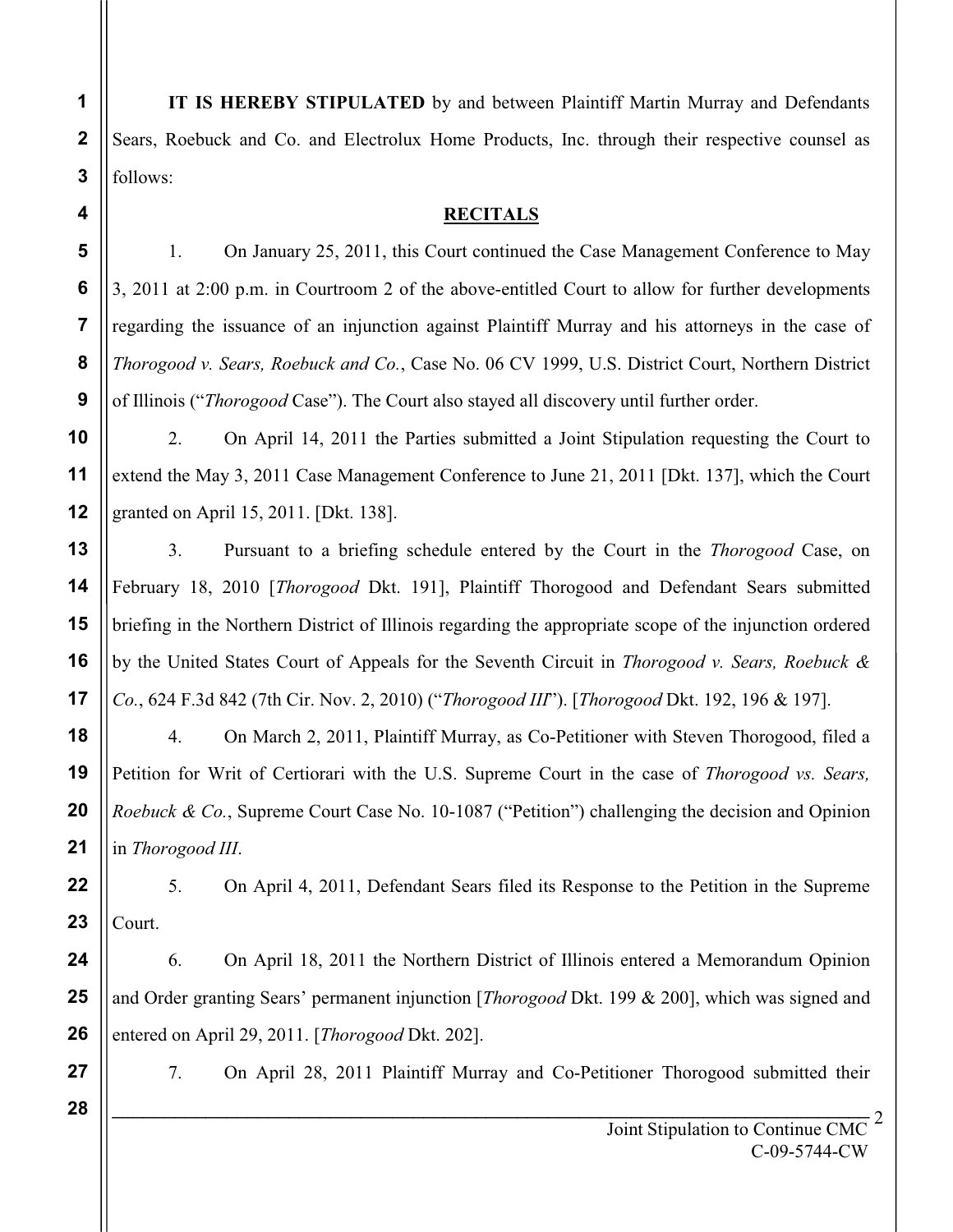**1** Reply in support of their Petition in the Supreme Court.

**7**

**8**

**9**

**10**

**11**

**12**

**13**

**14**

**15**

**16**

**17**

**18**

**19**

**20**

**21**

**22**

**23**

**24**

**25**

**26**

**27**

**28**

**2 3 4** 8. On May 17, 2011 Thorogood timely filed his Notice of Appeal in the Northern District of Illinois, [*Thorogood* Dkt. 203], appealing the Northern District of Illinois' issuance of an injunction. [*Thorogood* App. Case No. 11-2133, Dkt. 2].

**5 6** 9. On May 27, 2011, Defendant Sears filed its Supplemental Brief in Opposition to the Petition in the Supreme Court.

10. Presently, the Parties are awaiting the Supreme Court's ruling on two matters:

- a. Murray's and Thorogood's joint Petition for Writ of Certiorari, which was conferenced by the Court on May 12, 2011, but has not yet been decided; and
- b. the Court's decision in the related matter of *Smith v. Bayer, cert. granted,* No. 09- 1205, which was argued on January 18, 2011, both which should be decided before the end of the Court's term this June.

11. In addition, Thorogood's appeal of the Northern District of Illinois' injunction remains ongoing in the Seventh Circuit.

12. Accordingly, in the interests of judicial economy, deferring the Case Management Conference until July 26, 2011, a time following the end of the Supreme Court's term, plus sufficient time for the Parties to evaluate their positions in light of these upcoming decisions, is warranted.

13. Based upon the foregoing recitals, it is hereby stipulated by the parties as follows:

## **STIPULATION**

1. It is stipulated that the date for the Case Management Conference be continued from June 21, 2011 to July 26, 2011 at the same time and place.

[*Signatures on next page*]

Dated: <u>June 10, 2011</u> */s/ Mark Boling* 

Mark Boling Attorneys for Plaintiff MARTIN MURRAY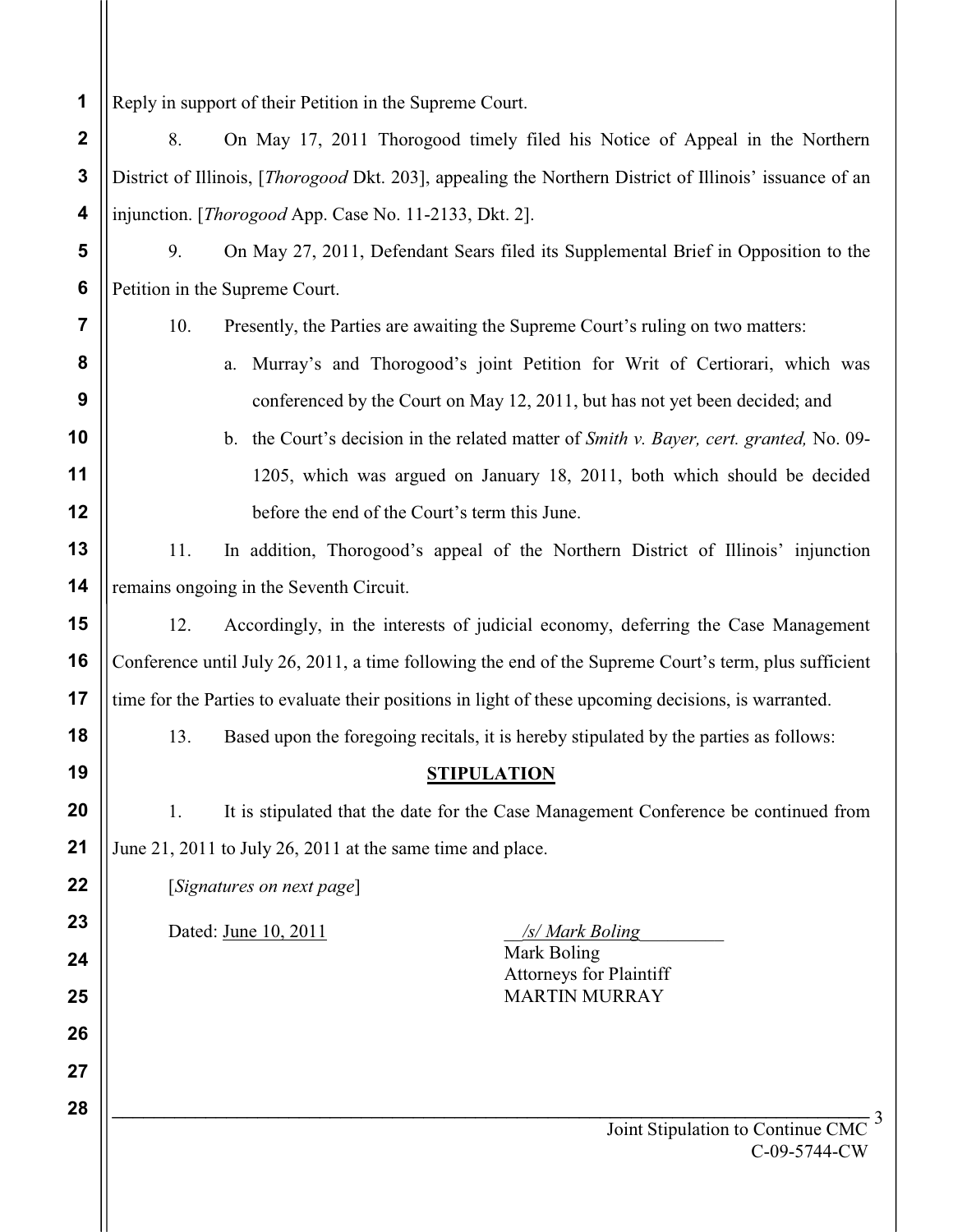| 1<br>$\boldsymbol{2}$<br>3<br>4<br>5                     | LAW OFFICE OF MARK BOLING<br>Mark Boling, State Bar No. 101589<br>maboling@earthlink.net<br>21986 Cayuga Lane<br>Lake Forest, California 92630<br>Telephone: (949) 588-9222<br>Facsimile: (949) 588-7078                                                                              | KRISLOV & ASSOCIATES, LTD.<br>Clinton A. Krislov / Eve-Lynn J. Rapp<br>(Pro Hac Vice)<br>clint@krislovlaw.com / eve@krislovlaw.com<br>20 North Wacker Drive, Suite 1350<br>Chicago, Illinois 60606<br>Telephone: (312) 606-0500<br>Facsimile: (312) 606-0207                                              |
|----------------------------------------------------------|---------------------------------------------------------------------------------------------------------------------------------------------------------------------------------------------------------------------------------------------------------------------------------------|-----------------------------------------------------------------------------------------------------------------------------------------------------------------------------------------------------------------------------------------------------------------------------------------------------------|
| 6<br>7<br>8                                              | Dated: June 10, 2011                                                                                                                                                                                                                                                                  | /s/ Mark C. Dosker<br>Mark C. Dosker<br>Attorneys for Defendant<br>SEARS, ROEBUCK AND CO.                                                                                                                                                                                                                 |
| 9<br>10<br>11<br>12<br>13<br>14                          | SQUIRE, SANDERS & DEMPSEY (US) LLP<br>Mark C. Dosker (CA Bar # 114789) /<br>Julie E. Schwartz (CA Bar #260624)<br>mdosker@ssd.com / jeschwartz@ssd.com<br>275 Battery Street, Suite 2600<br>San Francisco, California 94111<br>Telephone: (415) 954-0200<br>Facsimile: (415) 393-9887 | SQUIRE, SANDERS & DEMPSEY (US) LLP<br>Philip M. Oliss (OH Bar #0066528)<br>poliss@ssd.com<br>4900 Key Tower<br>127 Public Square<br>Cleveland, OH 44114<br>Telephone: (216) 479-8500<br>Facsimile: (216) 479-8780                                                                                         |
| 15<br>16<br>17                                           | Dated: June 10, 2011                                                                                                                                                                                                                                                                  | /s/ Mark S. Mester<br>Mark S. Mester<br>Attorneys for Defendant<br>ELECTROLUX HOME PRODUCTS, INC.                                                                                                                                                                                                         |
| 18<br>19<br>20<br>21<br>22<br>23<br>24<br>25<br>26<br>27 | <b>LATHAM &amp; WATKINS LLP</b><br>Darius Ogloza / Heather Thompson<br>darius.ogloza@lw.com /<br>heather.thompson@lw.com<br>505 Montgomery Street, Suite 2000<br>San Francisco, California 94111-6538<br>Telephone: (415) 391-0600<br>Facsimile: (415) 395-8095                       | <b>LATHAM &amp; WATKINS LLP</b><br>Mark S. Mester / Livia M. Kiser / Kathleen P.<br>Lally (Pro Hac Vice)<br>mark.mester@lw.com / livia.kiser@lw.com /<br>kathleen.lally@lw.com<br>233 South Wacker Drive, Suite 5800<br>Chicago, Illinois 60606<br>Telephone: (312) 876-7700<br>Facsimile: (312) 993-9767 |
| 28                                                       |                                                                                                                                                                                                                                                                                       | Joint Stipulation to Continue CMC<br>C-09-5744-CW                                                                                                                                                                                                                                                         |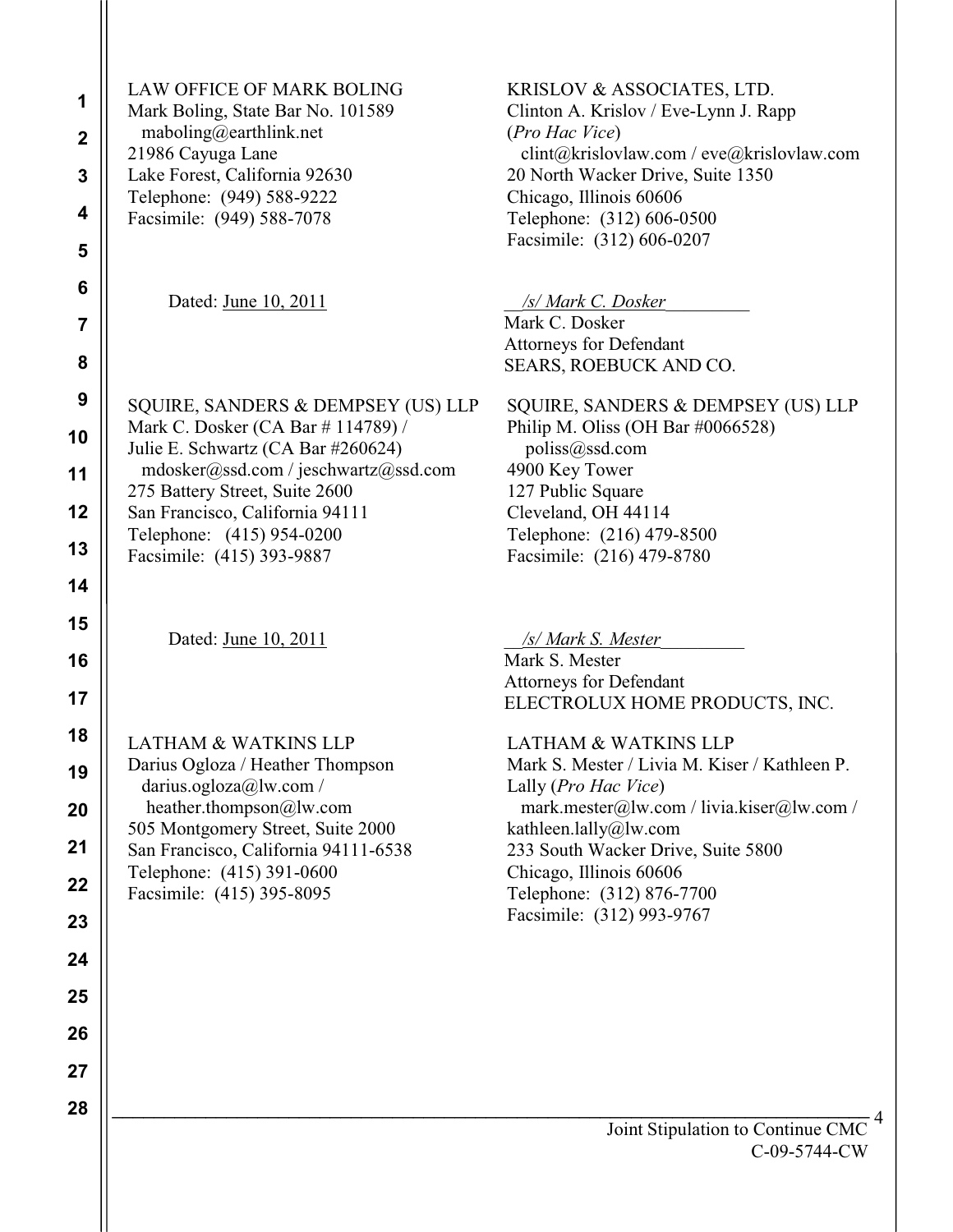| 1                       | <b>ORDER</b>                               |                                                                |  |
|-------------------------|--------------------------------------------|----------------------------------------------------------------|--|
| $\mathbf{2}$            | PURSUANT TO STIPULATION, IT IS SO ORDERED. |                                                                |  |
| $\mathbf{3}$            |                                            |                                                                |  |
| $\overline{\mathbf{4}}$ | Dated: 6/16/2011                           | $\overrightarrow{d}$ is<br>United States District Judge        |  |
| $\overline{\mathbf{5}}$ |                                            |                                                                |  |
| $\bf 6$                 |                                            |                                                                |  |
| $\overline{\mathbf{7}}$ |                                            |                                                                |  |
| ${\bf 8}$               |                                            |                                                                |  |
| $\boldsymbol{9}$        |                                            |                                                                |  |
| 10                      |                                            |                                                                |  |
| 11                      |                                            |                                                                |  |
| 12                      |                                            |                                                                |  |
| 13<br>14                |                                            |                                                                |  |
| 15                      |                                            |                                                                |  |
| 16                      |                                            |                                                                |  |
| 17                      |                                            |                                                                |  |
| 18                      |                                            |                                                                |  |
| 19                      |                                            |                                                                |  |
| ${\bf 20}$              |                                            |                                                                |  |
| 21                      |                                            |                                                                |  |
| 22                      |                                            |                                                                |  |
| 23                      |                                            |                                                                |  |
| 24                      |                                            |                                                                |  |
| 25                      |                                            |                                                                |  |
| 26                      |                                            |                                                                |  |
| 27                      |                                            |                                                                |  |
| 28                      |                                            | Joint Stipulation to Continue CMC <sup>5</sup><br>C-09-5744-CW |  |